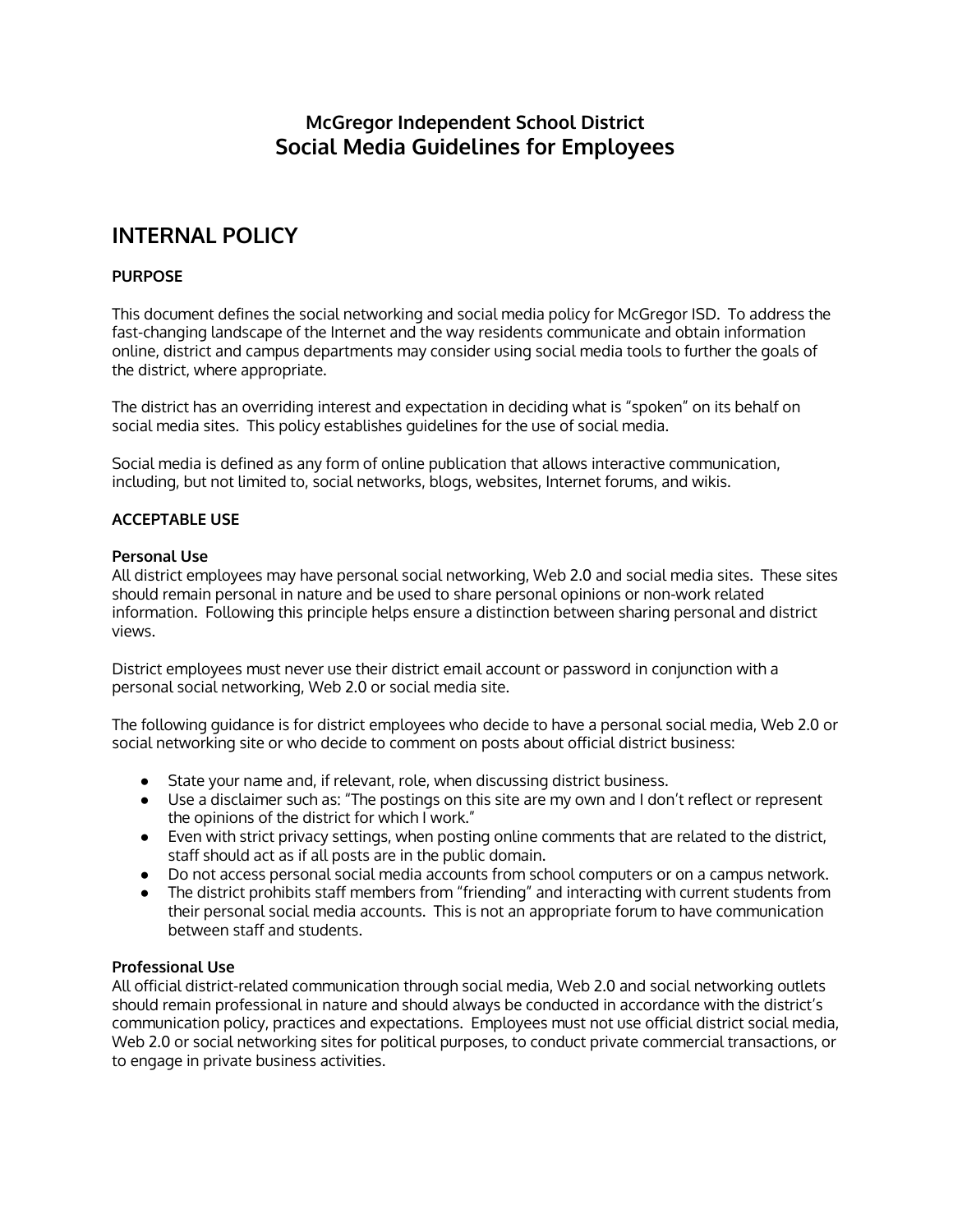District employees must be mindful that inappropriate usage of official district social media, Web 2.0 and social networking sites can be grounds for disciplinary action. If social media, Web 2.0 and social networking sites are used for official district business, the entire district site, regardless of any personal views is subject to best practices guidelines and standards.

Only individuals authorized by the district may publish content to a district website or social media profile.

### **APPROVAL AND REGISTRATION**

Employees wanting to create a professional social media site must first seek approval from their campus principal and the district technology director. The district-approved social media platforms employees may use are Facebook, Twitter, Instagram, and YouTube. After the employee site is published, it must be immediately registered with the district technology director for archiving purposes. The site must be administered and managed by the employee and/or designee.

#### **OVERSIGHT AND ENFORCEMENT**

Employees representing the district through social media outlets or participating in social media activities on district websites must maintain a high level of ethical conduct and professional decorum. Failure to do so is grounds for revoking the privilege to participate in district social media sites, blogs or other social media platforms and activities.

Information must be presented following professional standards for good grammar, spelling, brevity, clarity and accuracy, and avoid jargon, obscure terminology or acronyms.

District employees may not publish information on district social media sites that includes:

- Confidential information about students or staff
- Copyright violations
- Profanity, racist, sexist, or derogatory content or comments
- Partisan political views
- Commercial endorsements or Spam

#### **RECORDS RETENTION**

Social media sites contain communications sent to or received by the district and its employees, and such communications are therefore public records subject to Texas Gov't Code § 552.002. These retention requirements apply regardless of the form of the record (ex: digital text, photos, audio, and video). The department maintaining a site shall preserve records pursuant to a relevant records retention schedule for the required retention period in a format that preserves the integrity of the original record and is easily accessible. Furthermore, retention of social media records shall fulfill the following requirements:

- Social media records are captured in a continuous, automated fashion throughout the day to minimize a potential loss of data due to deletion and/or changes on the social networking site.
- Social media records are maintained in an authentic formation (ex: ideally the native-technical format provided by the social network, such as XML or JSON) along with complete metadata.
- Social media records are archived in a system that preserves the context of communications, including conversation threads and rich media, to ensure completeness and availability of relevant information when records are accessed.
- Social media records are indexed based on specific criteria such as date, content type, and keywords to ensure that records can be quickly located and produced in an appropriate format (ex: pdf).